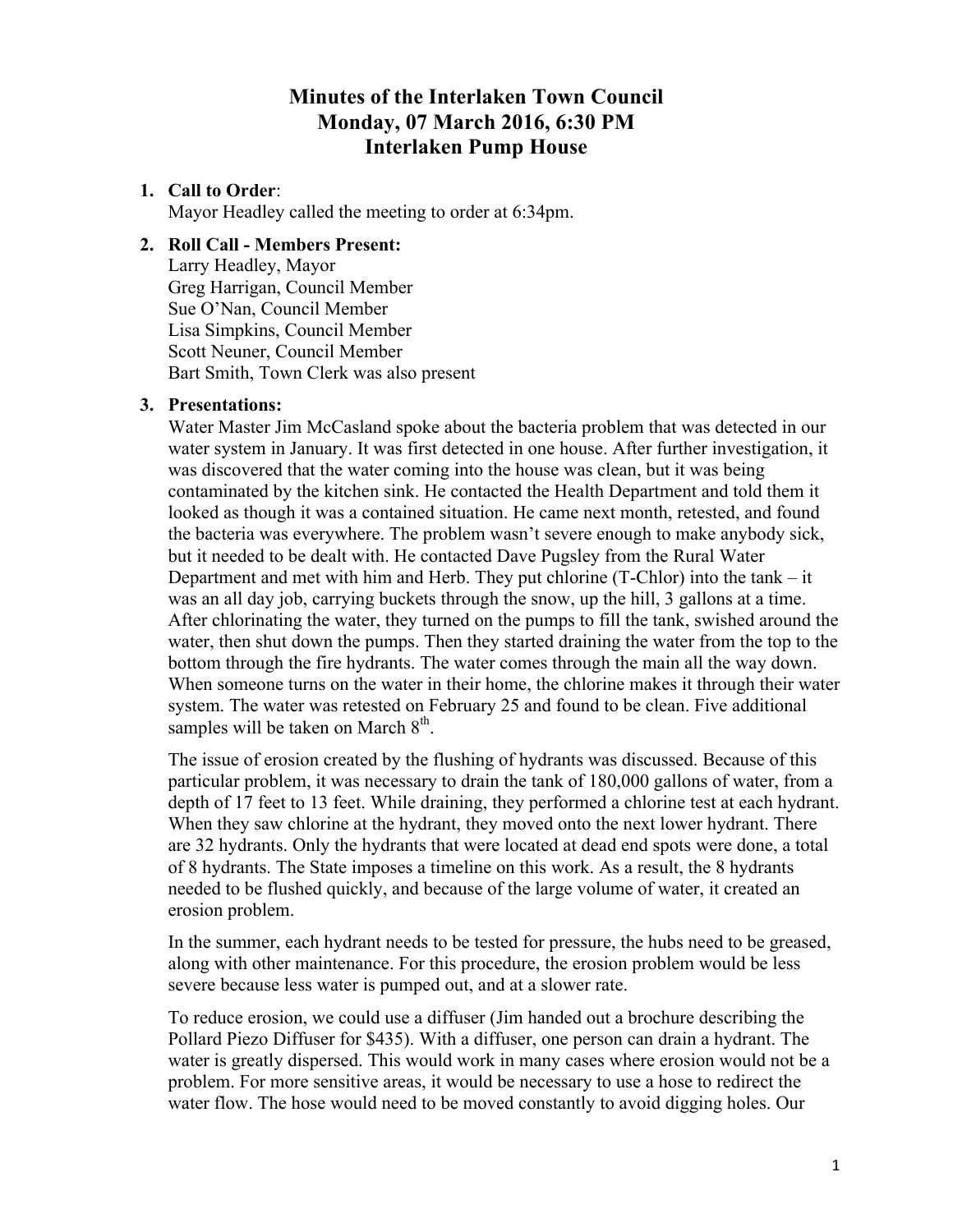water pressure is about 250 lbs/sq-in down by the pump house. We would need two people on the hose and one on the hydrant (3 people total).

Another item Jim discussed was our need to find people who would volunteer to do meter readings in the spring and fall. It takes about 4-5 hours for the teams to read the meters. We need continuity in these teams so that we know where these meters are. We need people who know what they're doing. We need to send out an email to notify residents prior to the readings that the meter access should be cleared, any mud or water removed from the meter, and that their house number should be visible. Jim suggested each homeowner should be assessed a \$100 fee which is refundable if their meter is accessible and not underwater. If we have trouble finding the meter, or have to dig out or pump out the meter, \$50 would go to the meter reader. This would provide some incentive for the meter readers. In the past 2 years roughly half the households have not paid any attention to this. Jim has had to consult maps, use a metal detector, pump out water, and generally hunt for the meters. We also need to purchase another water pump to lend out to homeowners so they can clear out their meters by themselves.

This year we're due for a water sampling sometime before December 31, 2016. This will be done in August. We need to find out the cost for this and add this to our next year's budget.

Jim presented a brochure and bid from Midco Diving and Marine Services. Our water tank is 14 years old and it probably needs to be cleaned out. Midco gave us a bid to inspect the tank, patch concrete on the walls, and vacuum out the tank (\$2,775). Again, this needs to be put in next year's budget. Jim's report and attachments will be attached to these minutes.

Dave Morris spoke about helping with the erosion problem. He would be happy to help – just call or email him. He would be open to summer contract work. Dave would also be available to be the  $3<sup>rd</sup>$  person on the hose provided he can get advanced notice. Pablo also offered to help with any volunteer work.

Lisa asked if we have the ability the send out a mass text out to the community. No one was sure. Greg suggested we improve our ability to recruit volunteers.

# **4. Call to the Public:**

Pablo was present and asked about what he needs to move forward with his landscaping project (construction of a parking pad and a wall). Greg advised him to get a survey to his property. Larry noted that Summit Engineering located some monuments while they were doing the road corridor survey. This did not include all markers or monuments in the community, but just those necessary to survey our roads. Pablo also brought up his concern about pets and particularly noise from barking dogs. Greg spoke about our ordinances and enforcement and his commitment to solving this problem. The county still regulates this and a resident can call animal control but Greg would like for us as a community to be able to fine individuals who are not adhering to our pet ordinances.

# **5. Consent Agenda:**

None.

# **6. Approval of the 2/1/2016 Regular Council Meeting Minutes:**

**Motion:** Council Member Harrigan moved to approve the 2/1/16 Regular Council Meeting minutes.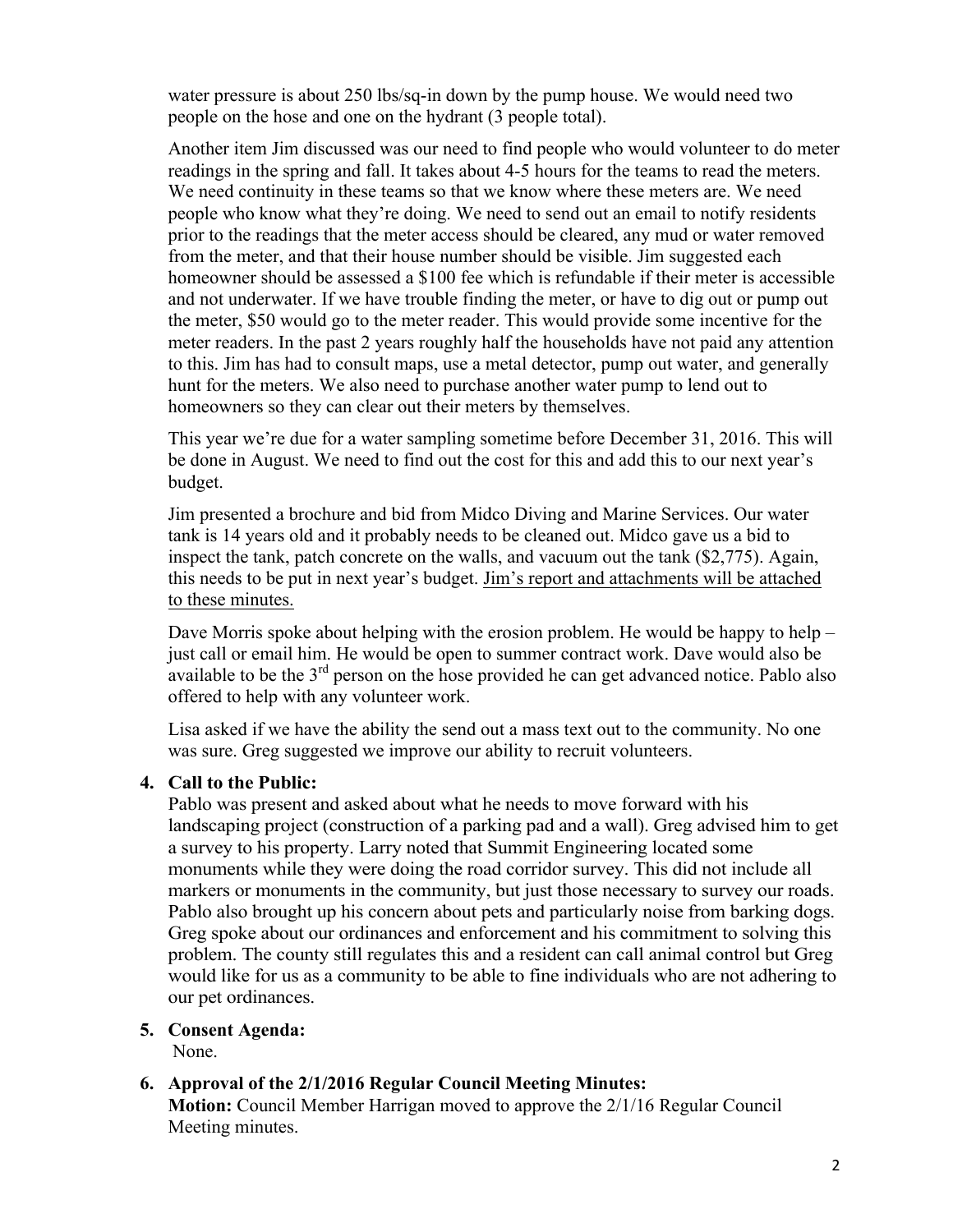**Second:** Council Member Simpkins seconded the motion. **Discussion:** no discussion

**Vote:** The motion was approved with the Mayor and the Council Members unanimously voting Aye.

**7. Public Comments and Questions About Annual Assessment and Budget** There were no additional public comments.

### **8. Mayor Headley's Resignation & Appointment of Mayor Pro Tem**

Mayor Headley spoke about the history of the Council. All members of the Town Council ran unopposed so there was no need for a municipal election in 2015 and all members were seated in June 2015. Although all members of the Council began serving on June 1, 2015, their two and four year terms did not start tracking until January 1, 2016. Mayor Headley's two-year term would have expired December 31, 2017. He had planned on serving his term fully, but because of family issues and other circumstances, he has sold his house in Interlaken and has decided to tender his resignation as Mayor. The way the process works, upon Larry's resignation, the Council will advertise the open position for 2 weeks, and fill the position any time after by selecting the new Mayor from the applicants. Mayor Headley would like to appoint Lisa Simpkins, with the consent of the Council, as Mayor Pro Tem. She would serve in this role until the new Mayor is appointed by the Council.

Mayor Headley requested a motion to appoint Lisa Simpkins as Mayor Pro Tem.

**Motion:** Council Member O'Nan moved to appoint Lisa Simpkins as Mayor Pro Tem.

**Second:** Council Member Harrigan seconded the motion.

**Discussion:** There was no discussion.

**Vote:** The motion was approved with the Mayor and the Council Members unanimously voting Aye.

### **9. Appointments to Fill Potential Council Vacancies**

Larry will continue to serve as Mayor until the conclusion of this meeting at which point Mayor Pro Tem Simpkins would take over the duties of the Mayor. If there are no other applicants for the position of Mayor, then Lisa Simpkins could take on the position that Larry vacated which is a two-year term ending on December 31, 2017. If Simpkins assumes the position of Mayor, her 4-year position on the Council becomes vacated. In November 2017, Mayor Headley's seat comes up for reelection, and this will be for a 4 year term commencing January 1, 2018. Whoever is appointed to fill Lisa's vacant Council seat will serve 2 years, until the next election in November 2017. Whoever fills that position from that election will serve a 2 year term commencing on January 1, 2018. This preserves the staggering of terms for all Council seats. Larry noted that a requirement to be on the Town Council is that you have to be a resident of Interlaken for a full year.

#### **10. Appointment of Sue O'Nan as Treasurer**

Lisa's appointment as Mayor Pro Tem leaves a vacancy for Treasurer. Sue O'Nan has agreed to fill this position.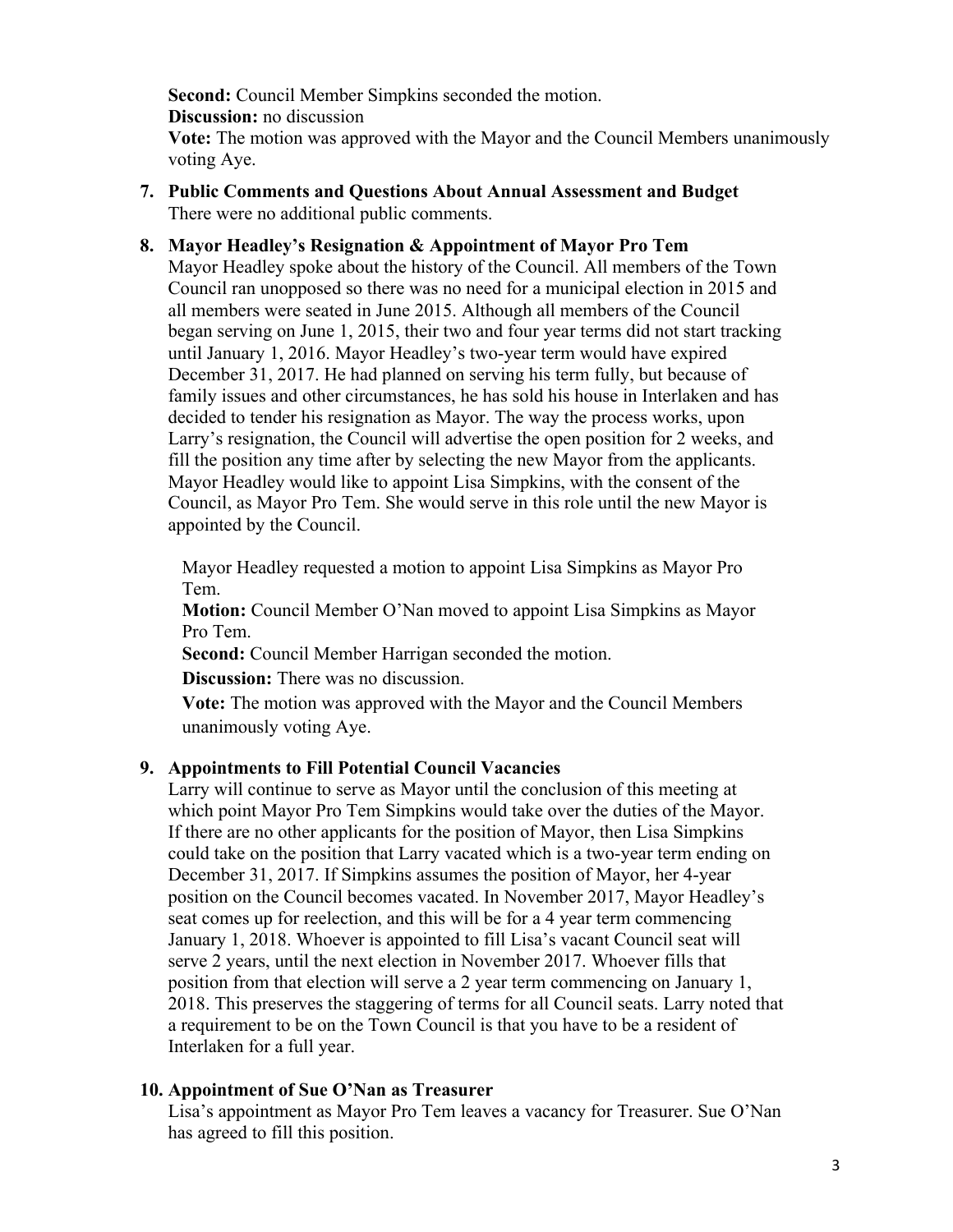Mayor Headley requested a motion to appoint Sue O'Nan as Treasurer. **Motion:** Council Member Harrigan moved to appoint Sue O'Nan as Treasurer. **Second:** Council Member Simpkins seconded the motion.

**Discussion:** There was no discussion.

**Vote:** The motion was approved with the Mayor and the Council Members unanimously voting Aye.

### **11. Research on Permitting and Building Process**

Lisa Simpkins distributed a draft for the Town of Interlaken Building Agreement. Greg Harrigan asked where we stand with crafting an agreement with Wasatch County to handle the permitting and oversight of our building projects. Simpkins sent a draft of a resolution to our lawyers that will enter us into a shared services agreement with Wasatch County. The County would take care of all the building permits, inspections, and processing of fees. We still have an issue with the application review process. Wasatch County is too busy to review the plans for us. Lisa suggested we need to hire our own planner so that when an application comes before our planning committee, we submit it to this outside planner for review. The planner reviews the application and makes their recommendation to our planning committee. Once we give the applicant approval, they take their package to Wasatch County for permitting. We may want to use Summit Engineering for our planner or possibly Michael Henke from Midway. There may a conflict of interest for Summit because an applicant may also be using them for their building project. On the other hand Michael Henke may be asked upon to testify on behalf of Midway if we find ourselves in a lawsuit regarding the Dutch Canyon Subdivision or Interlaken Drive. Lisa will speak to Henke regarding his role. Larry mentioned that Heber City may also have resources to fill this planning position. We also need to create a fee schedule and we need to get a response from our lawyers regarding our building ordinances so they can be completed.

Larry pointed out that the CCNRs are still in effect. It is still possible for an Interlaken resident to sue another party who is in violation of the CCNRs. The CCNRs sunset around 2022. It was suggested we set the date for our next meeting for codes and ordinances.

### **12. Resolution to Select Wasatch County Building Department for Permit Processing and Oversight**

Our lawyer is working on this resolution to work with Wasatch County.

#### **13. Pending Midway City Approval of Dutch Canyons Subdivision**

Larry spoke about the history of Burgi Hill Ranches and the Freedom agreement. The Freedom agreement is a stipulated judgment that was the result of a lawsuit that contested an earlier easement for Interlaken Drive granted to Interlaken Estates. An important component of the Freedom agreement is that Burgi Hill Ranches is supposed to work with Interlaken to get the City of Midway to own Interlaken Drive from the entrance of Burgi Hill Ranches down to the intersection with Burgi Hill Lane. The issue at hand here is that Midway, through a PUD, granted to the public the right of access to Interlaken Drive when they had no right to do so. Larry pointed out that the cost of maintaining this road would be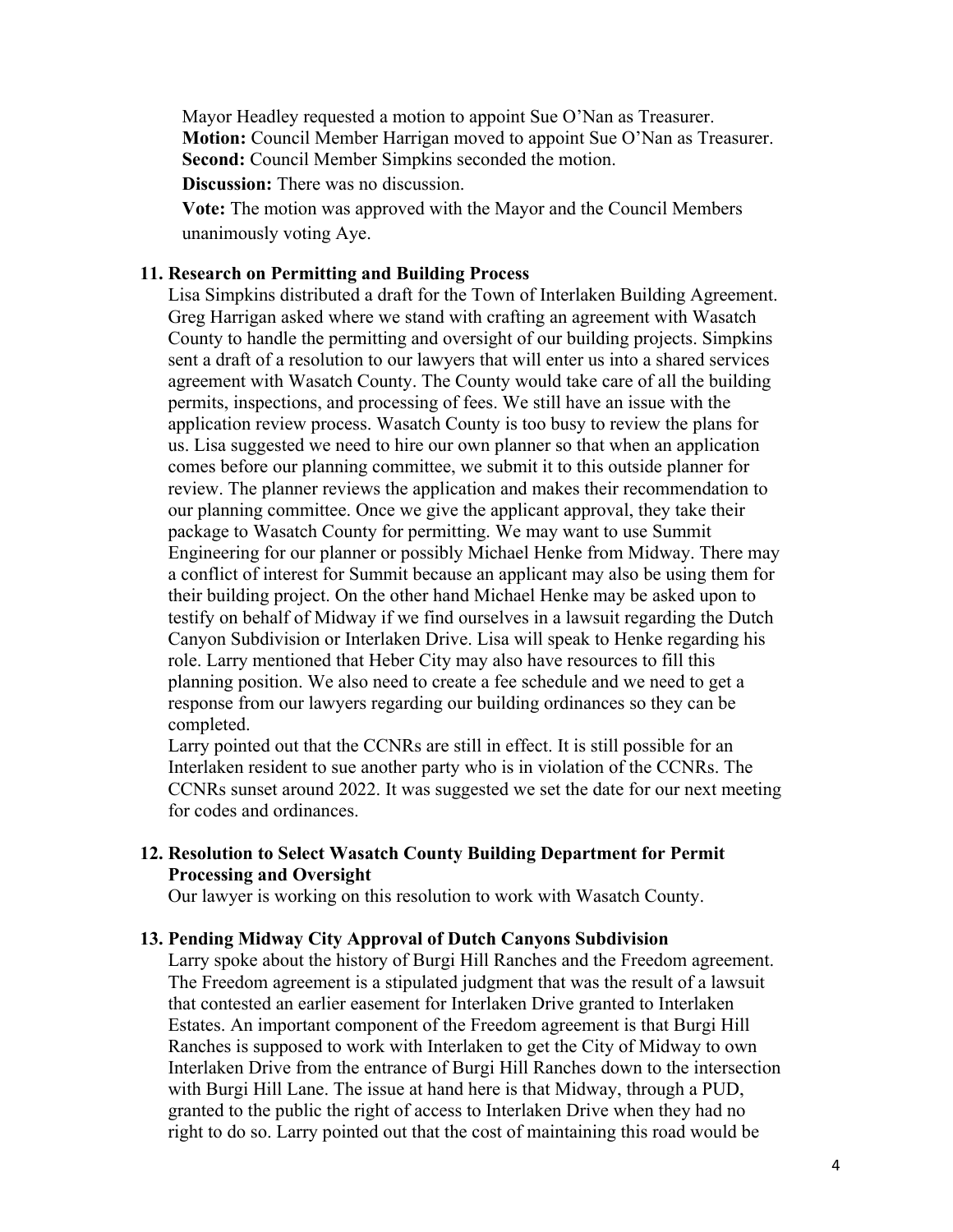very expensive, for example laying 2-3" of asphalt on a 27 foot wide road ½ mile long (upwards of \$100,000). The Dutch Canyons subdivision is a 25 parcel property being developed. In addition there is a 15 parcel property owned by Bret Walker which could be developed in the future. All that traffic could pass through Interlaken Drive because it is the fastest route to Midway. Subdivisions have to have 2 ways in/out. Larry strongly believes it is extremely important that we get Midway to take ownership of this Interlaken Drive. Two Midway mayors have suggested that Interlaken move their dumpsters and then Midway would help us out with Interlaken Drive. However, there is a separate agreement signed by the Midway Mayor and the local developers that agreed to accept the dumpsters we have in their current location in Valais. Now the Midway mayor wants us to move the dumpsters – they suggested we move it next to the Pump House. However this cannot be done as no such source of contaminants would be allowed near our water supply.

Another issue at hand is the money that the Burgi Hill Ranches HOA owes us for past maintenance costs for Interlaken Drive. Larry feels that more important than recovering this money (up to \$65,000) is to get Burgi Hill Ranches to team up with us to have Midway take ownership of the road.

Greg pointed out that if the city owns the road, they will send their traffic on the road and make that the secondary access for Dutch Canyons, and we would lose all leverage making further agreements with Midway and other developers (Zenger). The original plan for Dutch Canyons was that their secondary access would be through Dutch Fields. The Dutch Fields residents objected so they redrew the plan and made access through Burgi Hill. There can be no gate at the entrance of Burgi Hill Estates, so we don't really have a way to prevent traffic from any neighborhoods east of Burgi Hill travelling through Burgi Hill and onto Interlaken Drive. Midway has given initial approval to this development. It's to be discussed at the Midway Planning Commission meeting on March 16, and then goes to Midway City Council in early April. Greg stated that we need to put the brakes on that. He feels that the threat of litigation might force Midway to put the Dutch Canyons secondary access through Dutch Fields. Larry was concerned that regardless of the situation, we can't prevent the additional traffic from passing onto Interlaken Drive and that we should push Midway to own this road to avoid future heavy maintenance costs.

Greg feels that we shouldn't just give away Interlaken Drive, and that we may be able to use it as a bargaining chip to avoid having Dutch Canyons use Interlaken Drive as secondary access. Scott suggested that having access through Burgi Hill Ranches would be convenient for Interlaken residents travelling east, e.g. to Park City via River Road. Greg pointed out that there will be stop signs and traffic control devices in this section of road so that the fastest way will still be to use Interlaken Drive and Burgi Lane to head east to Highway 40. He also suggested that we may be able to solve the dumpster issue in the future by bargaining with Zenger when he develops his property. Possibly he would give us a place to put our dumpsters in exchange for access through Interlaken Drive. Also in the future, there may be a roundabout built on Interlaken Drive to give access to Zenger's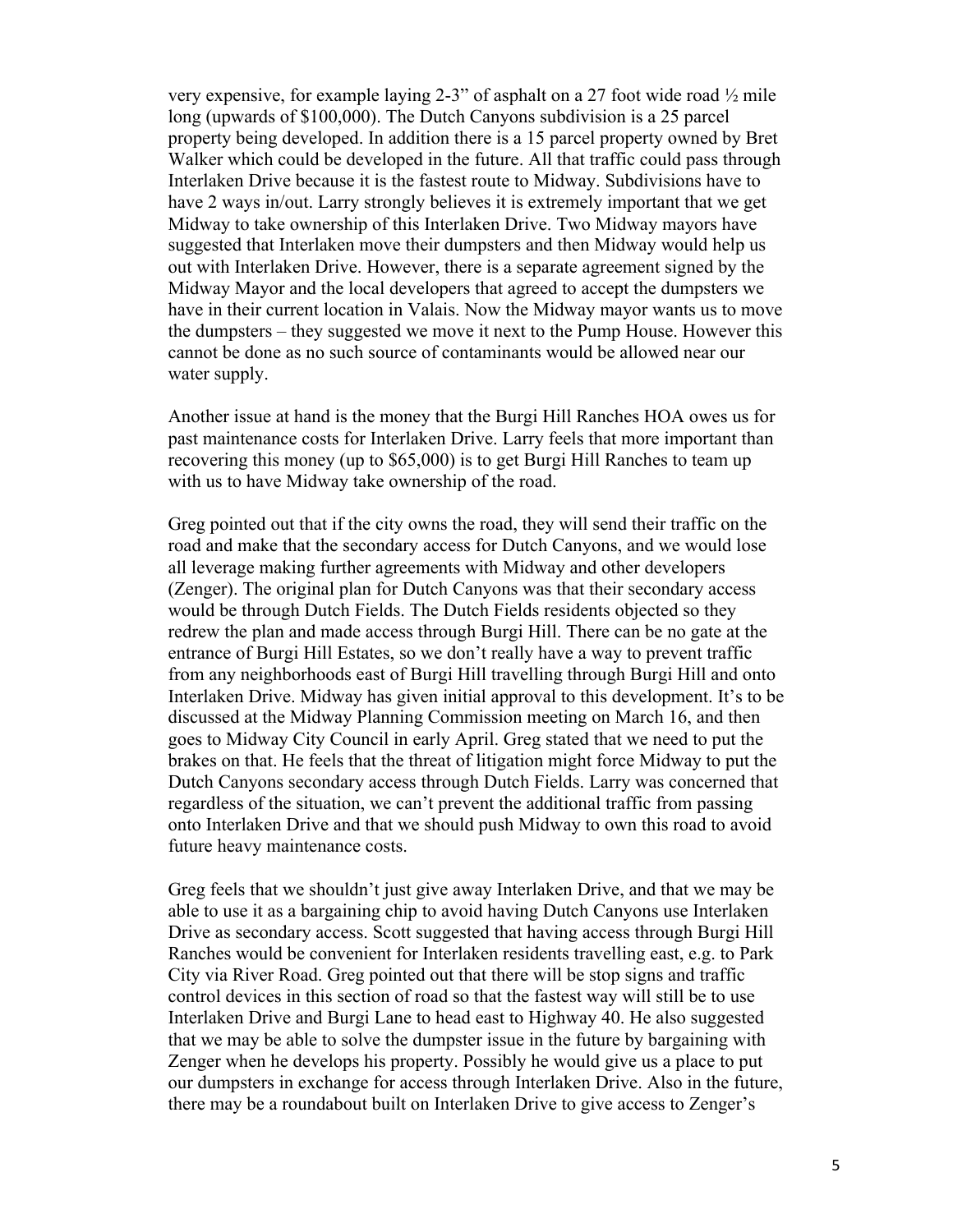development. These are all pieces of the puzzle that affect the future plans and development of Interlaken Drive, and it's affect on Interlaken Town.

Larry suggested we have Greg Cropper help us by looking into the PUD that grants Midway an easement to Interlaken Drive, and write a letter stating our case against Dutch Field's use of Interlaken Drive. Greg Harrigan suggested that if Russ Watts and Midway want to craft a solution, by relocating the dumpsters and routing traffic through Interlaken, they will talk with Zenger and get things moving forward. It was decided that we tell Midway that we're dead set against them overburdening our road, because they don't have the right to, and they will have to go to their engineer, Russ Watts, and find another way. Greg summarized by saying we want this to start a conversation between all parties – Midway City, Watts, Burgi Hill, and Zenger, to find a solution that works for everyone, including the problem of the dumpsters.

#### **14. Road Maintenance**

Larry presented a proposal from Brian Meyers for repairing the damage done to the roads. Brian has worked for the Town previously, and has done quality work at a lower cost than other outfits. He built the retaining walls by Larry's house bidding \$17/sq-ft compared to \$20/sq-ft from the other bidders. The shoulders in the community need regular maintenance – they need to be cleared of vegetation and any drainage areas need to be cleared. Larry looked into erosion problems along Big Matterhorn Way. He sent a report to the Council from Mike Johnson of Summit Engineering stating that Big Matterhorn Way was the worst of the roads regarding shoulder issues. Bern Way was a close second. The solution involves elements of what Brian has been doing all along – catching the water in an 8" deep trench running along the shoulder. Larger rocks in the trench reduce the force of the water and allow it to percolate through rather than building force and causing erosion. Big Matterhorn Way got this treatment on the uphill-inside shoulder and it was very effective. We had a problem with erosion from the recent hydrant clean out because the diffuser directed the water to the other side of the road where the shoulder was not prepared in the same fashion. The hydrant flow cut under the asphalt and made a hole 6 feet deep at the intersection downhill from the hydrant. Now we need to rehabilitate the whole shoulder on this side of Big Matterhorn and the hole needs to be filled up. We may need to place 2 or 3 big stones at the base where the roads come together. The estimate is \$1950 for the repair of both roads. Larry asked the Council to approve this expense. It would come out of the road contingency fund since it is an unexpected, unplanned expense (eg not part of a 30 year cycle expense).

**Motion:** Council Member Harrigan moved to approve the expense for the road repair.

**Second:** Council Member O'Nan seconded the motion.

**Discussion:** There was no discussion.

**Vote:** The motion was approved with the Mayor and the Council Members unanimously voting Aye.

Larry suggested that we appoint a road master to look over the long-term issues of road maintenance and safety. He thought Greg Harrigan would be a good fit.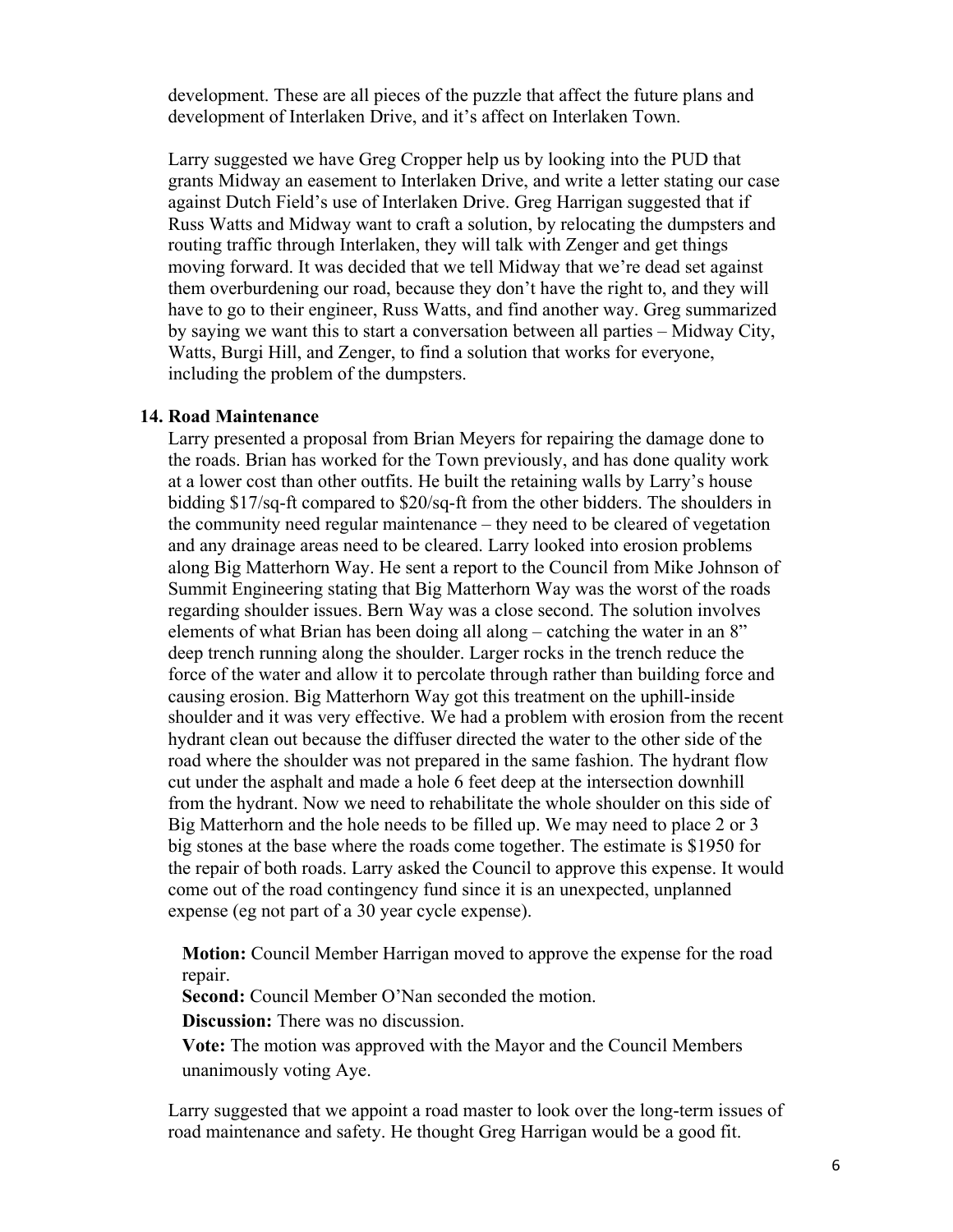Larry is very concerned about Bern  $Way - a$  potentially fatal accident could occur without guardrails. We a have cost effective solution – cable style guardrails that perhaps Brian Meyers could install for us: metal posts, sunk in concrete with cables (much like on Highway 40). They are less obtrusive looking and you can push snow through them. The Brauers previously did some research and created a map showing the most vulnerable areas in the community and presented it to the Council. This may be a 5 to 10 year project. It makes sense to do a little bit every year, starting with Bern Way. There is \$10,000 per year in the budget going into the Reserve fund for roads, but this money is not designated for capital improvements (like guardrails and rock walls) but for maintenance and repair. Rock walls would require a clean out of debris (behind the wall), which would be considered future maintenance. Weeds need to be sprayed – shoulders and walls need to be cleared of vegetation. The shoulders need to be periodically raked and packed down. These are summer, annual types of maintenance. We need to have someone (road master or committee) to oversee these issues. Jim Hadden has been helpful in the past, tracking erosion issues during the rainy season. Jim is still interested in helping. When rebuilding the shoulders, you need a sump here and there to capture the water and have it percolate out slowly to the environment.

Regarding potholes: when someone is building a house, there will be a contractor who's laying asphalt for the driveway. Talk to them about repairing the potholes and tie in with their work to avoid paying a start up fee (could be \$1500).

Crack sealing is done every two years. For seal coating, Top Job is the preferred contractor – they use a product called Axys which carries a 5-year warrantee. They did an estimate for all our roads that came in less than Ridge Rock. Other contractors may also use the Axys product. Larry recommended we call the Axys manufacture and see who else uses the product in this area if we want a  $2<sup>nd</sup>$  bid. He suggested we call Top Job and have them come out and look at the roads. Last year (summer 2015) we did the crack seal for around \$4K. In 2017 we need to do seal coating (\$55K to \$60K) and another \$4K would take care of the crack seal. This would pretty much deplete our reserve account. In 8 years when we pay off our water system bond, we should take the \$75K formally used for the bond and put it into our reserve fund (eg don't reduce the annual assessment). If we continue regular maintenance with crack sealing and seal coating, we won't ever have to do asphalt overlay. An asphalt overlay would be very expensive, perhaps necessitating us to float a bond. We need to find a way to fund capital improvements, like rock walls and guardrails, because these are not paid for through the reserve fund (designated for cyclical maintenance). The fund set up for this purpose is the Capital system repair and replacement fund. We could use our 1% sales tax and B&C road tax to add to this fund. We also want to fund a new reserve study – the last one was done in 2012. It needs to be updated every 3 years. It would give us confidence that our financial projections reflect current costs.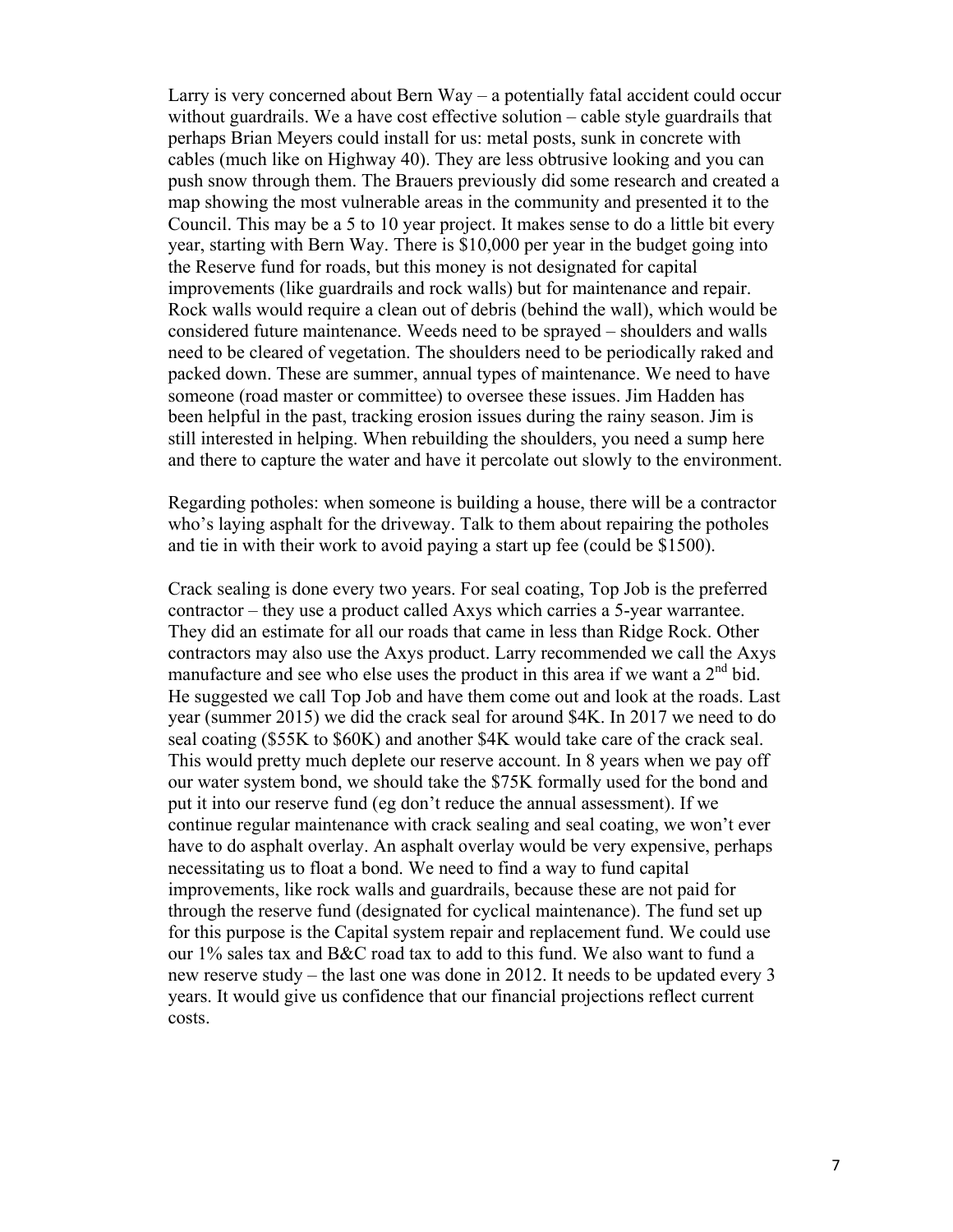### **15. Financial Matters**

### **Review of Current Bills:**

Larry submitted an expense report for his travel expenses related to the Water Bond ( 54 cents per mile). Going forward Lisa requested a monthly expense summary report to be presented at the Council meetings. Bart will coordinate this with Kristine. We also need the quarterly report to be sent out to the community.

### **Refund by DWB of Costs of Bonding and Transfer of IMWC Assets and Liabilities:**

Larry spoke on this issue. We should get a refund of \$25K from DWB for the costs of the bonding process and transfer of IMWC assets and liabilities to the Town. We need to account for all expenses related to the closing of the bond. It's up to us to file Exhibit B-1 with DWB to account for these costs. Contact Nathan Hall for help in filling out this form. Our bill from Eric contains items for costs related to the bond as well as costs for general matters. Larry suggested that we pay the portion of the bill for general matters and delay payment on the portion related to the bond. Lisa will look into gathering all the invoices from Summit Engineering, ETJ Law, Bill Prater (DWB attorney), the Deputy Clerk Bond (a requirement of the Water Bond) and other expenses related to the bond and submitting the B-1 exhibit. It may require an appendix to accurately itemize our costs. When you add up all our costs, it comes to \$25,904.68, so we should be getting the allotted \$25,000 back from DWB.

### **Update on Town Assessment:**

Town Clerk Bart Smith reported on the 2016 Town Assessment. We have received 76 checks for \$90,792.28 as of Sunday March 6, 2016. The total billing sent out including road assessments, water assessments, past due balances and credits was \$217,530, which means we've received 42% of the total billing. The delinquency date is March 13. Greg suggested we send out an email saying that assessments will be delinquent after March 13 and mentioning the \$25/month late fee. Smith outlined the process for handling the assessment payments. Smith picks up the checks at the post office and scans the envelope, the invoice stub, and the check so we have a complete record of what we received in the mail. The checks are bundled together in batches. Smith brought up the issue of overpayments. The Talbots paid \$1200 months ago, so we owe them a balance of \$88. The question is do we reimburse them through a check or just carry a positive balance on their account? The Council decided that we should reimburse all overpayments. Smith has received calls from some who owe past due amounts. We haven't heard from the Duffys who owe a lot in past due amounts.

We haven't billed for 2015 overage fees for water. Greg suggested that we waive these fees if we can't get the correct information. His past overages ranged from \$4 to \$8 over the years. Smith will try and get the overage numbers from Mac, but he'll drop it if it's a challenge to bill these out.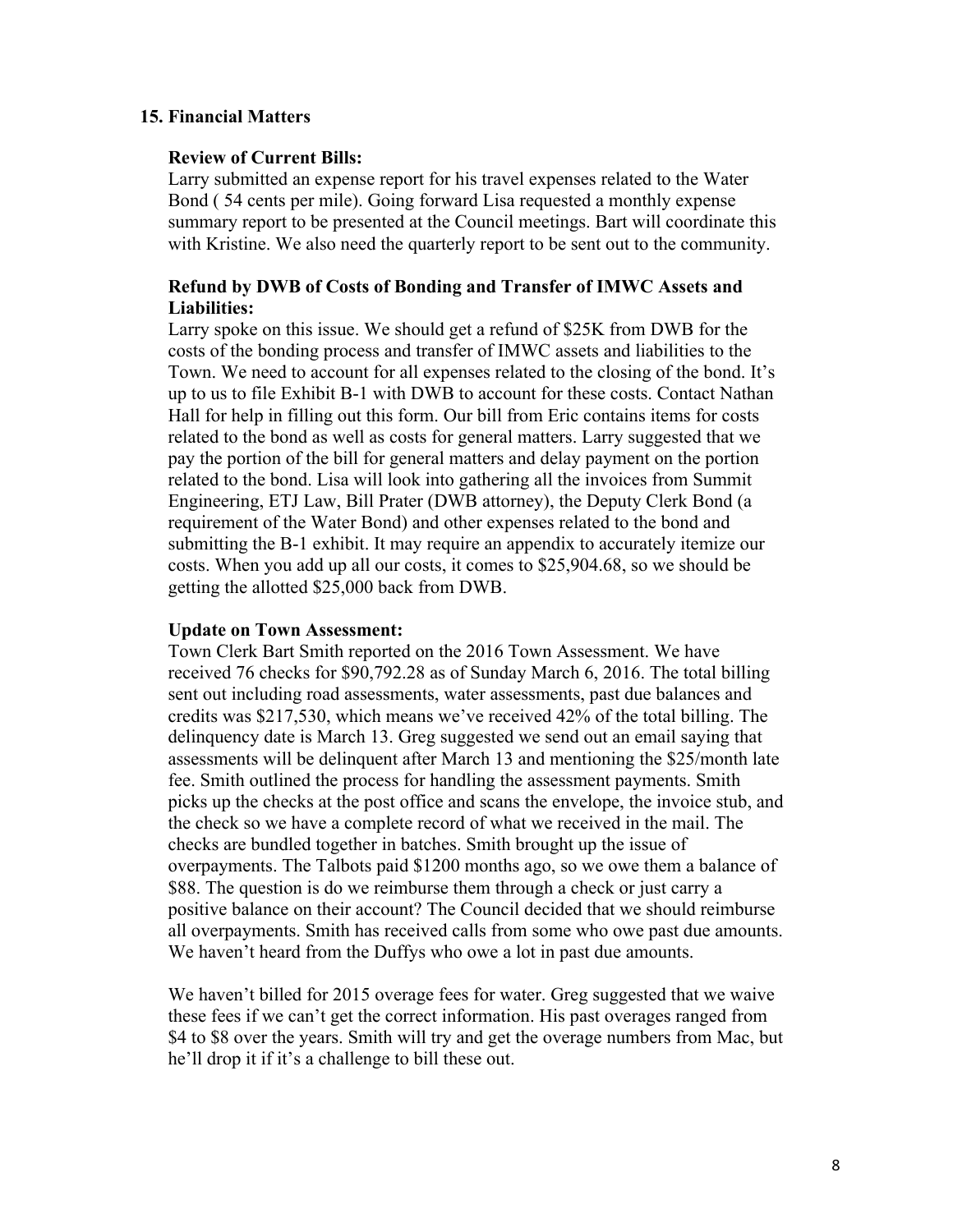### **Potential Property Tax to Fund Road Maintenance:**

Larry spoke about this issue. Our annual road assessment is \$65,000. Rather than collecting this through our annual assessment, we have the option of having Wasatch County collecting the portion of our road assessment through a County Property Tax. If an owner is behind payment for 5 years, the County can auction off the property. The County collects property taxes for no additional charge – it appears on everyone's tax bill. The Council decided this was a good idea. There is a timeframe (May?) in which we have to fill out a document to apply for property tax next fall. We're also required to post a public notice and have a public meeting. We have to work on our budget in the same timeframe. Our budget has to be completed by July 1. Note that the Council votes on the issue – it is not a public vote. Lisa has the document that describes the procedure for implementing the property tax.

Larry noted that the County tax bill covers the prior year, for example the bill the owner receives in October 2015, and pays in November 2015, covers County taxes for 2015. We are ideally set up for this because our fiscal year budget can handle the receipt of funds during November of the calendar year. This is how we currently operate – our January 2016 assessment covers our fiscal year budget, from July 1, 2015 through June 30, 2016.

Brent Titcomb is the County Clerk who can help us with the process. He can tell us what tax rate to plug in to get the correct assessment and help us with the process.

Regarding legal matters, Larry suggested that if we have trouble getting hold of Eric Johnson, we should call David Church (his partner) regarding our legal issues. This may put gentle pressure on them to address our concerns in a timely fashion.

#### **State Payment of 1% Sales Tax Revenue and B&C Road Tax Monies:**

Lisa reported that we receive this revenue every other month. In December we got \$1,229 and \$1,796 in February. We need to do a census to get an accurate number for our Town. The current population of 176 is probably low. Our population would include renters and anyone who lives here. Question – is it fulltime residents? We may need volunteers to do our own canvas (census). The state can provide the necessary forms.

#### **Discussion of Increase in Pay for Water Master:**

Larry believes that the Water Master is insufficiently paid. A professional would charge around \$40,000 per year. Our previous Water Master, Ed Little, was worn down by the work. Mac is paid \$700 per quarter and Herb is paid \$600. Larry thinks \$10K to \$12K annually is more in line with the requirements of the job. He suggested we find out what other communities pay their Water Master. This is an issue to consider when we craft our budget. Scott suggested we research what a professional (dedicated) water master charges so we can compare.

Smith suggested we could pay Mac on an hourly basis. Larry countered that it would make the budget process more difficult. Regarding the budget – this year